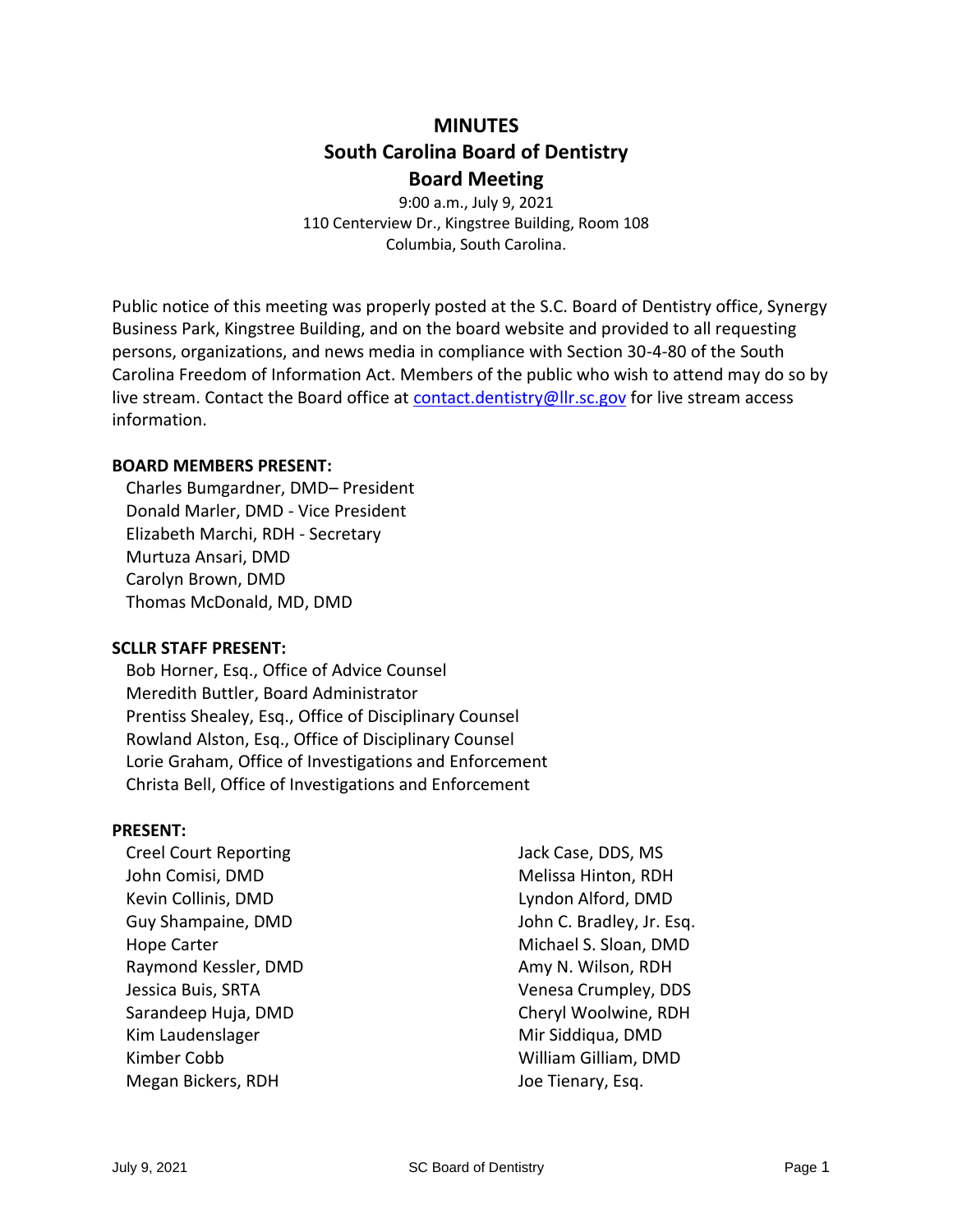**CALL TO ORDER**: President Bumgardner called the meeting to order at 9:01 a.m.

### **APPROVAL OF AGENDA**

**Motion:** To approve the agenda. Marler/Ansari/approved.

### **INTRODUCTION OF BOARD MEMBERS**

Each Board member provided a brief introduction of themselves.

## **APPROVAL OF EXCUSED ABSENCES**

**Motion:** To approve Dr. Reagin's absence. Marler/Brown/approved.

## **APPROVAL OF MEETING MINUTES**

- **Motion:** To approve the minutes for the April 9, 2021 meeting. Ansari/Stewart/approved.
- **Motion:** To approve the minutes for the Sleep Apnea Committee Meeting on May 7, 2021. McDonald/Marler/approved.
- **Motion:** To approve the minutes for the Sleep Apnea Committee Meeting on June 28, 2021. Ansari/Marler/approved.

#### **PRESIDENT'S REMARKS**

Dr. Bumgardner voiced appreciation for meeting in person. The past years has seen many changes and he looks forward to those changes being utilized for good in protecting the people of South Carolina.

## **STAFF REPORTS**

- a. Office of Investigations and Enforcement Statistical Report On behalf of Ms. Angela Baldwin, Ms. Christa Bell reported that in the second quarter of 2021 the Board had received forty-seven (47) complaints for a total of ninety-two (92) complaints year-to-date and closed ten (10) cases for a total of thirty-two (32) year-to-date.
- b. Office of Investigations and Enforcement Complaint Priority Report

Ms. Bell reported cases are classified based upon the category or factual allegations. Priority cases superceeds received order. Complaints of alcohol or substance abuse and mental health issues are referred for RPP evaluations. If it is found that complaint is true and there is an immediate threat to the safety of the public, then an immediate order of suspension can be ordered. The Agency is required to review case documents and ensure the burden of proof is meet as an immediate order can be challenged. The most common categories of priority cases are: mental or physical impairment; over prescribing or diversion of controlled substance; alcohol and/or drug abuse or addition; criminal arrest of conviction of a serious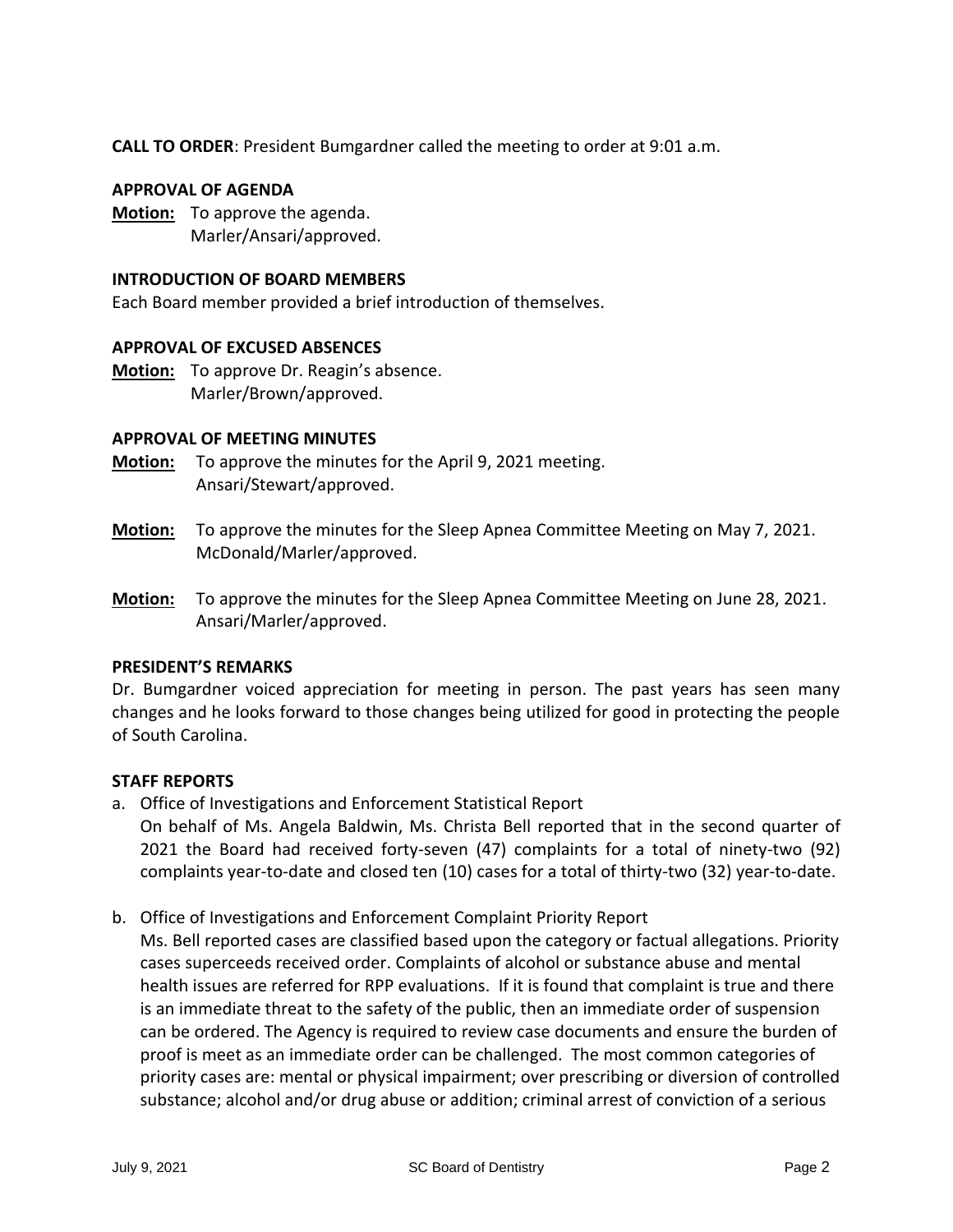or violent nature; inappropriate sexual behavior; use of unsafe or dangerous devices; unlicensed practice; practicing outside the scope; and professional incompetence providing immediate threat to the public.

Dr. Ansari requested clarification as to when a respondent has multiple cases against them and they are continuing to practice, is there a way to prioritize those cases. Ms. Bell stated those are prioritized and the Board has the ability to enter an interim order restricting practice of the respondent. Issues of the need for additional staff to cut down on case time was asked of Ms. Bell. She stated the Board has seen a significant decrease in case processing time in the past few years due to some administrative procedure changes.

## c. Investigative Review Committee Report

Ms. Bell reported the IRC Committee met on June 17, 2021, recommending ten (10) cases for dismissal, three (3) letters of caution and three (3) formal complaints.

- **Motion:** To accept the ten (10) cases for dismissal. Marler/Ansari/approved.
- **Motion:** To move to closed session due to sensitive health issues. Brown/Marchi/approved.
- **Motion:** To return to public session. Stewart/Marler/approved.
- **Motion:** To accept the two (2) cases for letters of caution. Dr. Bumgardner to recused from 2019-119. McDonald/Ansari/approved.
- **Motion:** To accept case 2019-119 for letter of caution. McDonald/Marler/approved.
- **Motion:** To accept the three (1) case for formal complaint. Dr. Bumgardner to recused from 2019-64 Stewart/Marchi/approved.
- **Motion:** To accept case 2019-64 for formal complaint. Brown/Marler/approved.

## d. Office of Disciplinary Counsel

Ms. Shealey reported there are currently twenty-nine (29) cases open. Of the open cases, twenty-three (23) are pending agreements and three (3) are pending advice. Since the last meeting, nine (9) cases have been closed.

**Motion:** To enter into closed session for hearing of 2019-46, 2019-80, and 2019-139. Brown/Marler/approved.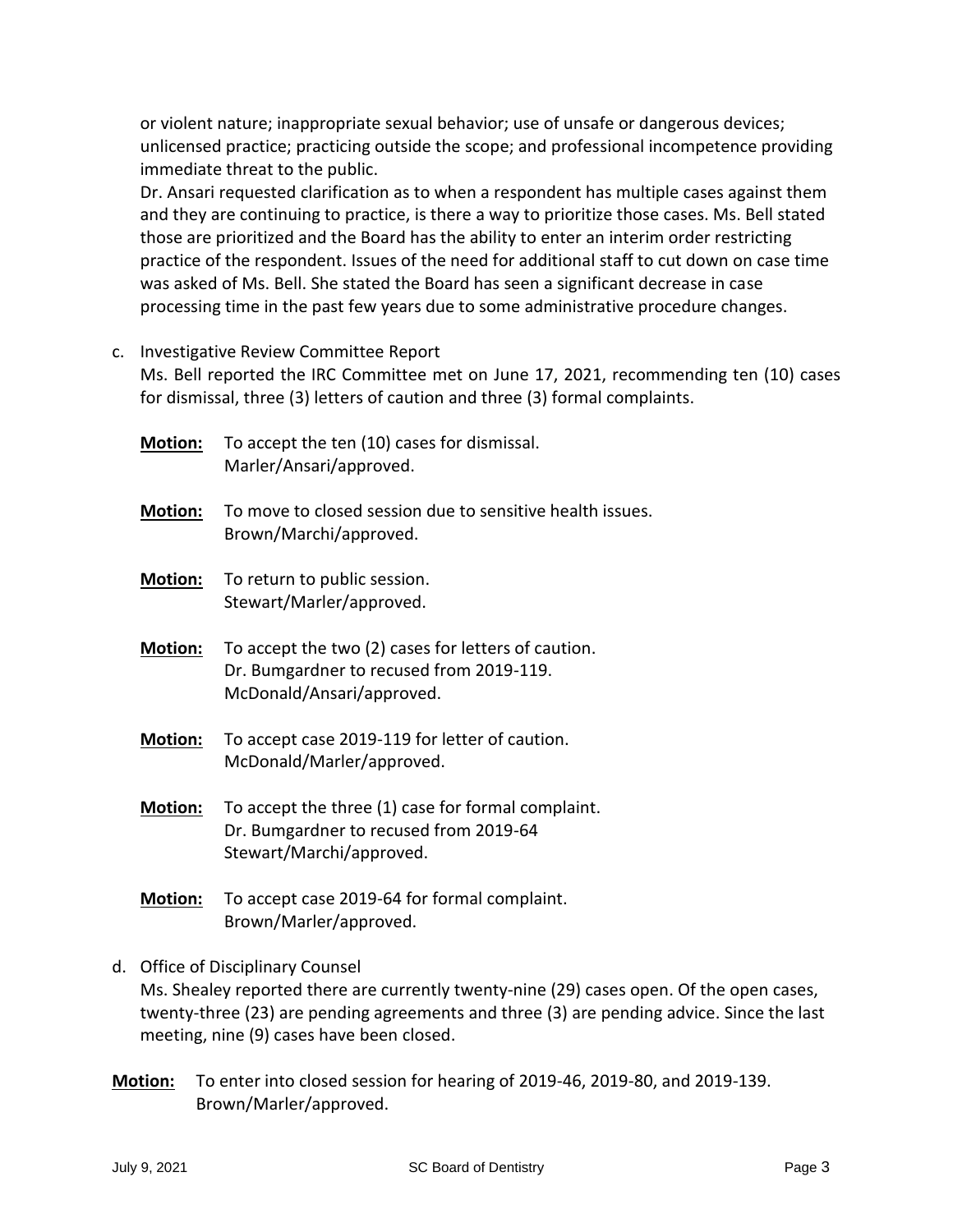### **DISCIPLINARY HEARING**

- a. 2019-46, 2019-80, 2019-139 The respondent was present before the Board for a closed hearing. Respondent was represented by Joe Tienary, Esq.
	- **Motion:** To enter into executive session for legal advice. Ms. Buttler requested to remain. McDonald/Marler/approved.
	- **Motion:** To return to closed session. Stewart/Ansari/approved.
	- Dr. Bumgardner stated no votes were taken in executive session.
	- **Motion:** To accept the panel recommendations as written. Upon proof of restitution the respondent can petition the Board for a reduction in ruling. McDonald/Stewart/approved.
- **Motion:** To return to open session. Stewart/Brown/approved.

## **APPLICATION HEARING**

a. Melissa Hinton, RDH

Ms. Hinton appeared before the Board for an application hearing. Hearings are recorded by a certified court reporter in the event a verbatim transcript is necessary.

**Motion:** To approve Ms. Hinton's application for reinstatement. Hearings are recorded by a certified court reporter in the event a verbatim transcript is necessary. Marchi/Stewart/approved.

#### b. Amy Wilson, RDH

Ms. Wilson appeared before the Board for an application hearing. Hearings are recorded by a certified court reporter in the event a verbatim transcript is necessary.

**Motion:** To approve Ms. Wilson's reinstatement application. Brown/Ansari/approved.

#### c. Megan Bickers, RDH

Dr. Bickers appeared before the Board for an application hearing. She was not represented by counsel and was sworn in by the court reporter. Hearings are recorded by a certified court reporter in the event a verbatim transcript is necessary.

**Motion:** To approve Dr. Bicker's reinstatement application. Ansari/Marler/approved.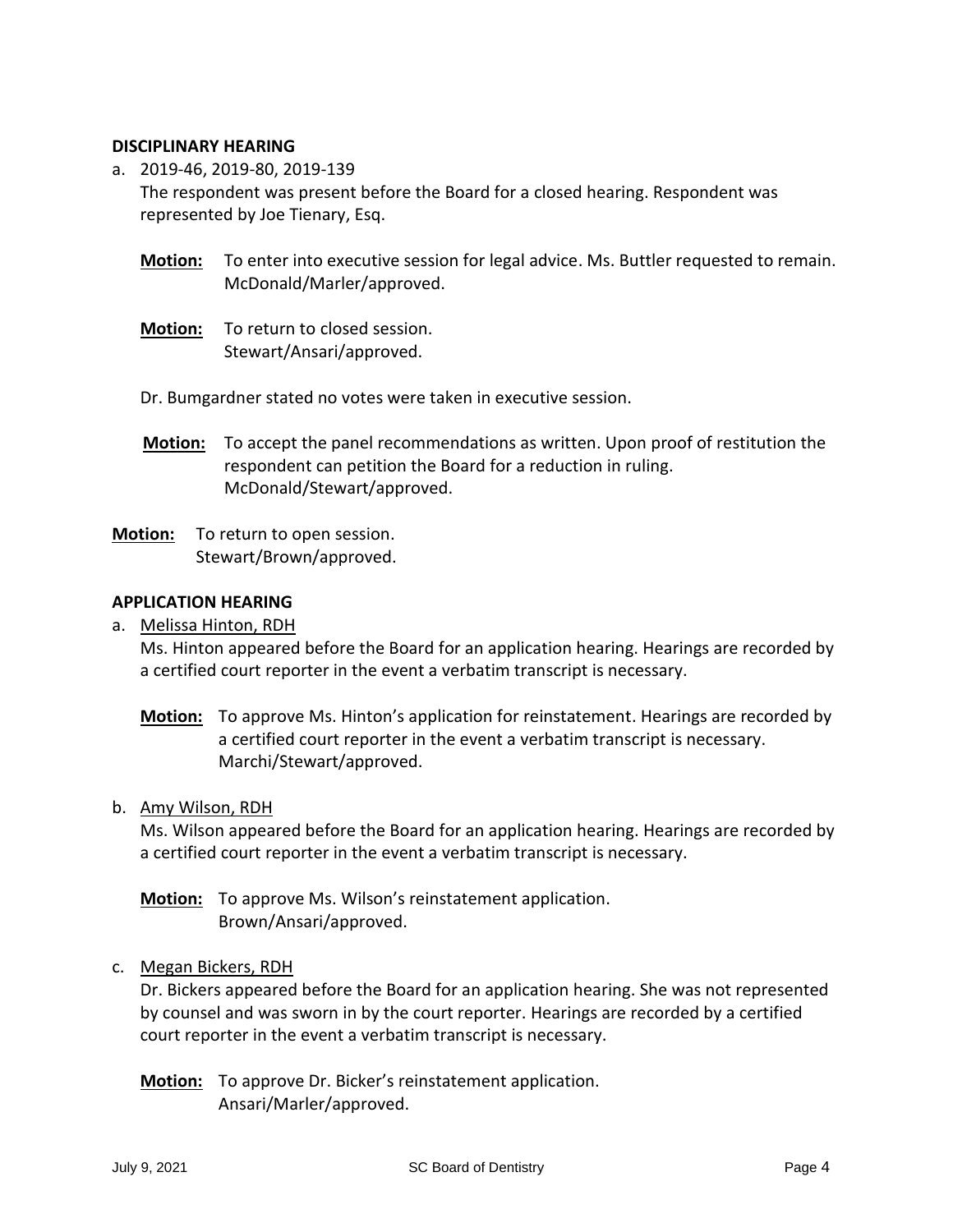# d. Cheryl Woolwine, RDH

Ms. Woolwine appeared before the Board for an application hearing. She was not represented by counsel and was sworn in by the court reporter. Hearings are recorded by a certified court reporter in the event a verbatim transcript is necessary.

**Motion:** To approve Ms. Woolwine's reinstatement application. Ansari/Brown/approved.

# e. Venesa Crumpley, DDS

Dr. Crumpley appeared before the Board for an application hearing. She was not represented by counsel and was sworn in by the court reporter. Hearings are recorded by a certified court reporter in the event a verbatim transcript is necessary.

**Motion:** To approve Dr. Crumpley's reinstatement application. Brown/Marler/approved.

## g. Michael Sloan, DMD

Dr. Sloan appeared before the Board for an application hearing. Hearings are recorded by a certified court reporter in the event a verbatim transcript is necessary.

**Motion:** To approve Dr. Sloan's reinstatement application. Marler/Brown/approved.

## h. William Gilliam, DMD

Dr. Gilliam appeared before the Board for an application hearing. He was represented by counsel and was sworn in by the court reporter. Hearings are recorded by a certified court reporter in the event a verbatim transcript is necessary.

**Motion:** To approve Dr. Gilliam's reinstatement application. Brown/Marler/approved.

i. Lydon Alford, DMD

Dr. Alford appeared before the Board for an application hearing. He was represented by John C. Bradley and was sworn in by the court reporter. Hearings are recorded by a certified court reporter in the event a verbatim transcript is necessary.

- **Motion:** To enter into executive session for legal advice. Ms. Buttler to remain. Marler/Stewart/approved.
- **Motion:** To return to public session. Ansari/Marler/approved.
- Dr. Bumgardner stated no votes were taken in executive session.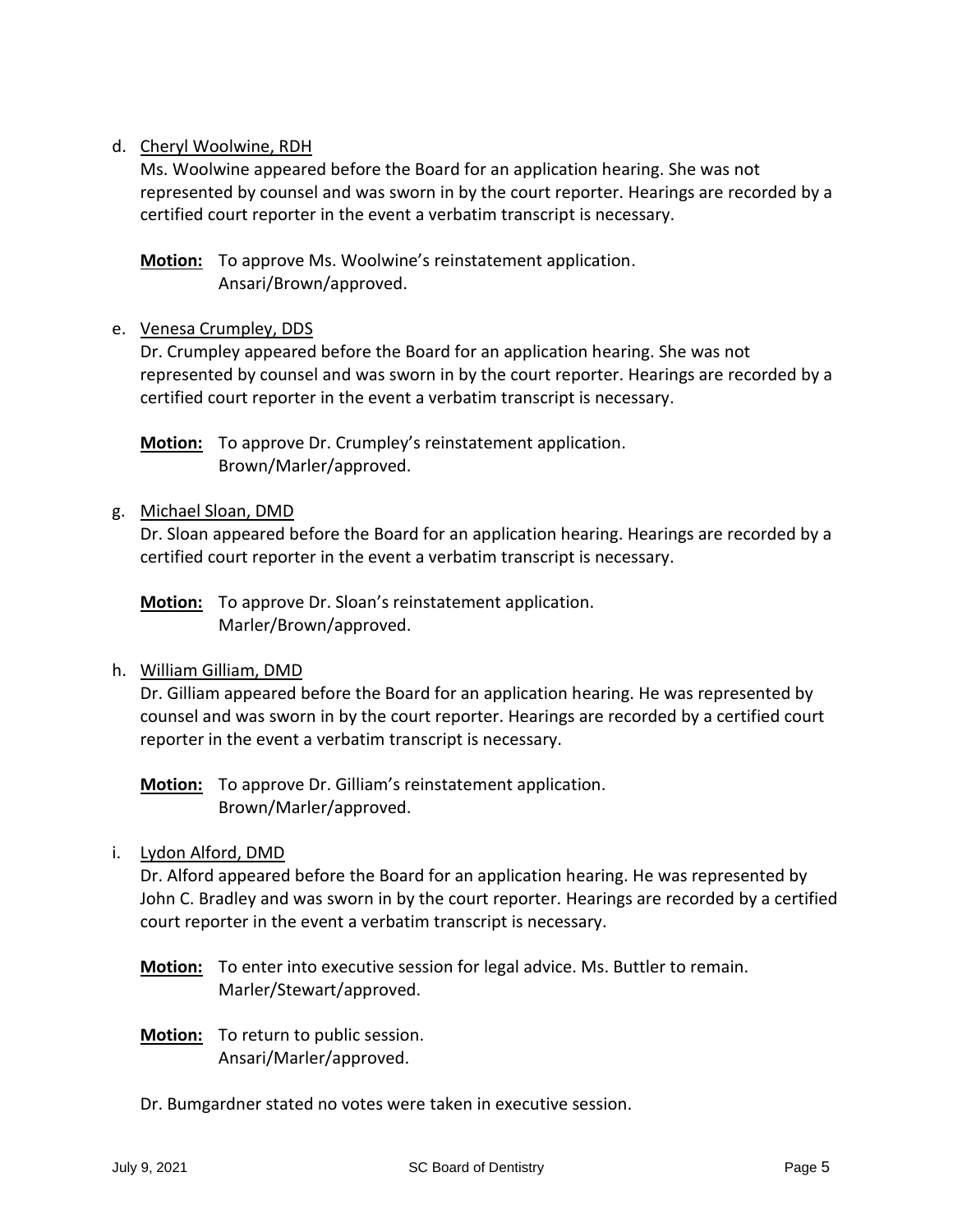# **Motion:** To approve Dr. Alford's reinstatement application. Brown/Ansari/approved.

## j. Jack Case, DDS

Dr. Case appeared before the Board for a hearing. He was not represented by counsel and was sworn in by the court reporter. Hearings are recorded by a certified court reporter in the event a verbatim transcript is necessary.

- **Motion:** To enter into executive session for legal advice. Ms. Buttler to remain. Ansari/Marler/approved.
- **Motion:** To return to public session. Ansari/Marler/approved.
- Dr. Bumgardner stated no votes were taken in executive session.
- **Motion:** To deny Dr. Case's application for licensure by credential due to not meeting the clinical examination requirements. McDonald/Ansari/approved.
- **Motion:** To enter into open session. Ansari/Marchi/approved.

## **NEW BUSINESS**

a. Review of Manikin-Based Clinical Exam Acceptance Due to flight conflicts, Ms. Laudenslager with CDRTS presented the 2020 report for the manikin-based clinical examination. Presentation was for Board information only.

## **REPORTS**

a. Sleep Apnea Committee Report

Dr. McDonald reported the committee met twice, appointing a work group comprised of committee members Dr. Comisi, Dr. Barbieri, and Dr. Bayer. Dr. McDonald thanked the work group for their hard work and research supporting the following proposal: If screening suspicions dictate, a licensed dentist in South Carolina may order a Home Sleep Test (HST), which will be read, interpreted and a diagnosis be rendered by a South Carolina licensed sleep physician, with results, diagnosis and therapeutic recommendations provided by that physician as part of the dentist's ongoing care of their patients.

**Motion:** To approve the committee's recommendation. Stewart/Ansari/approved.

b. Administrator Report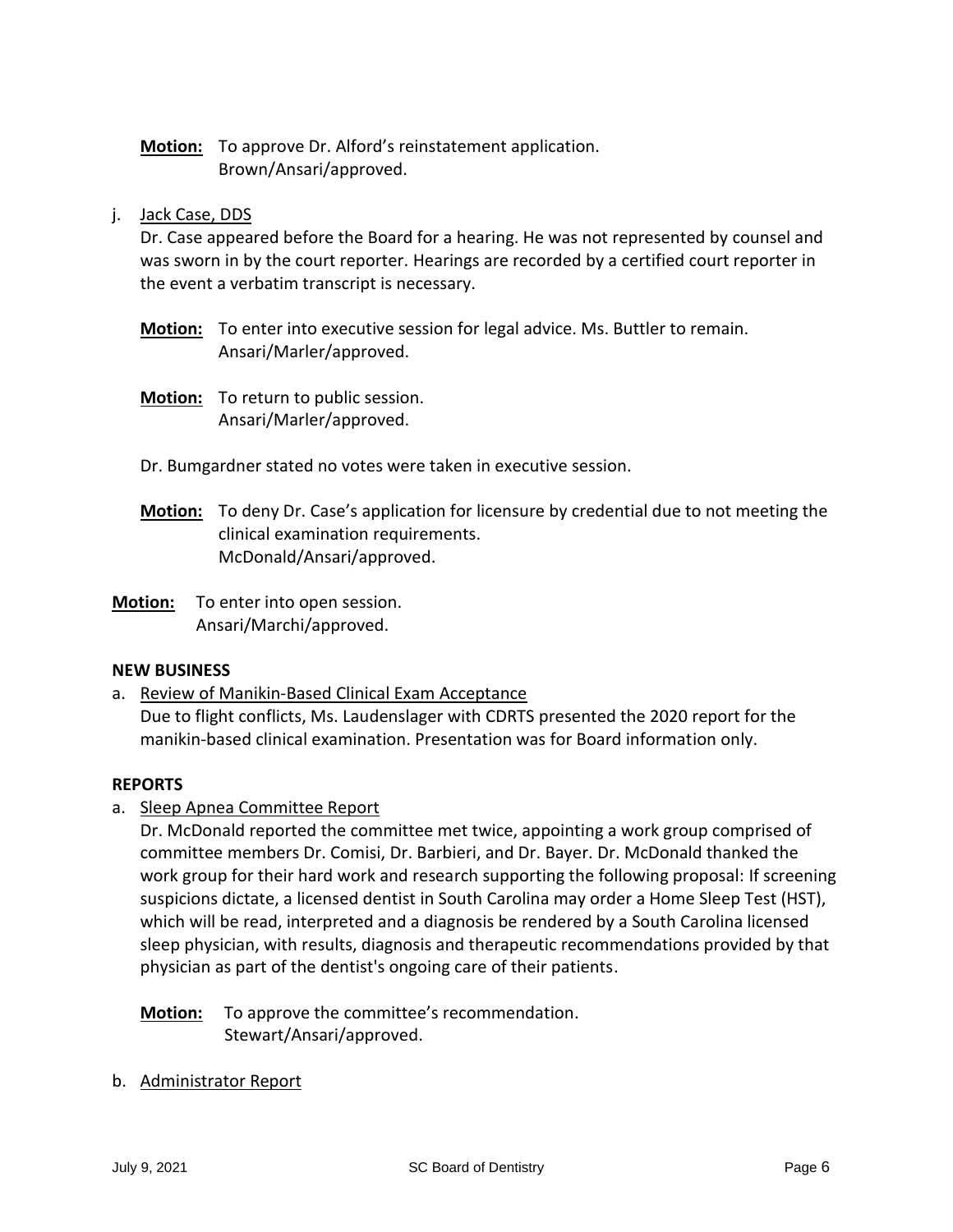Ms. Buttler reported there are currently 3,574 general dental licenses; 716 specialty licenses; 4,225 dental hygiene licenses; 5,252 dental assisting with nitrous oxide monitoring certificates; 175 dental technician licensees; and 7 orthodontic technicians. The Board's current cash balance as of May 31, 2021 is \$4,410,841.02.

The Board held the election for the District 1 board seat. Following a double blind count conducted by Board staff, Dr. Britt Reagin has been declared the winner of the election.

The upcoming specialty examinations will take place on Friday, July 16, 2021 at the LLR Headquarters. Examinations will be conducted in two waves, with exams beginning at 9am and 1pm. Currently there are 21 applicants registered for the exams. The next state examination will be conducted in January 2022.

Ms. Buttler shared S.571/Act 22: Prescribers to Offer Prescription for Naloxone Hydrochloride & Provide Overdose Education adds Section [44-53-361](https://www.scstatehouse.gov/code/t44c053.php#44-53-361) (Poisons, Drugs, and Other Controlled Substances) to require a prescriber to offer a prescription for naloxone hydrochloride or another drug approved by the FDA for the complete or partial reversal of opioid depression to a patient if certain requirements as listed in the statutes are met. The Act also requires a prescriber to offer the same patient, or the parent/guardian of a minor patient, overdose education. A prescriber who fails to comply with these requirements may be subject to discipline by the appropriate licensing board. This will become effective July 25, 2021.

The Commission on Dental Competency Assessment and the Western Regional Examining Board, have announced their intention to combine into one organization. A Memorandum of Understanding was signed on June 15, 2021*,* outlining the intent of the merger. The new entity will be known as CDCA-WREB. Together, the merged entity will administer the ADEX exams. The transition to fully operationalize the merger is expected to be ongoing throughout 2022. The combined organization intends to administer both the ADEX exam and the current WREB exam throughout 2022 and will begin to administer only the ADEX exam at all locations for the Class of 2023.

# **OLD BUSINESS**

a. Board Clarification: Orofacial Myofunctional Therapy Ms. Horner presented the Board with a revised FAQ for OMT.

**Motion:** To approve the proposed FAQ on OMT. Brown/Marchi/approved.

b. Delegation of Reinstatement Application Approval to Board President Ms. Buttler presented a revised delegation approval proposal and additional research supporting the request.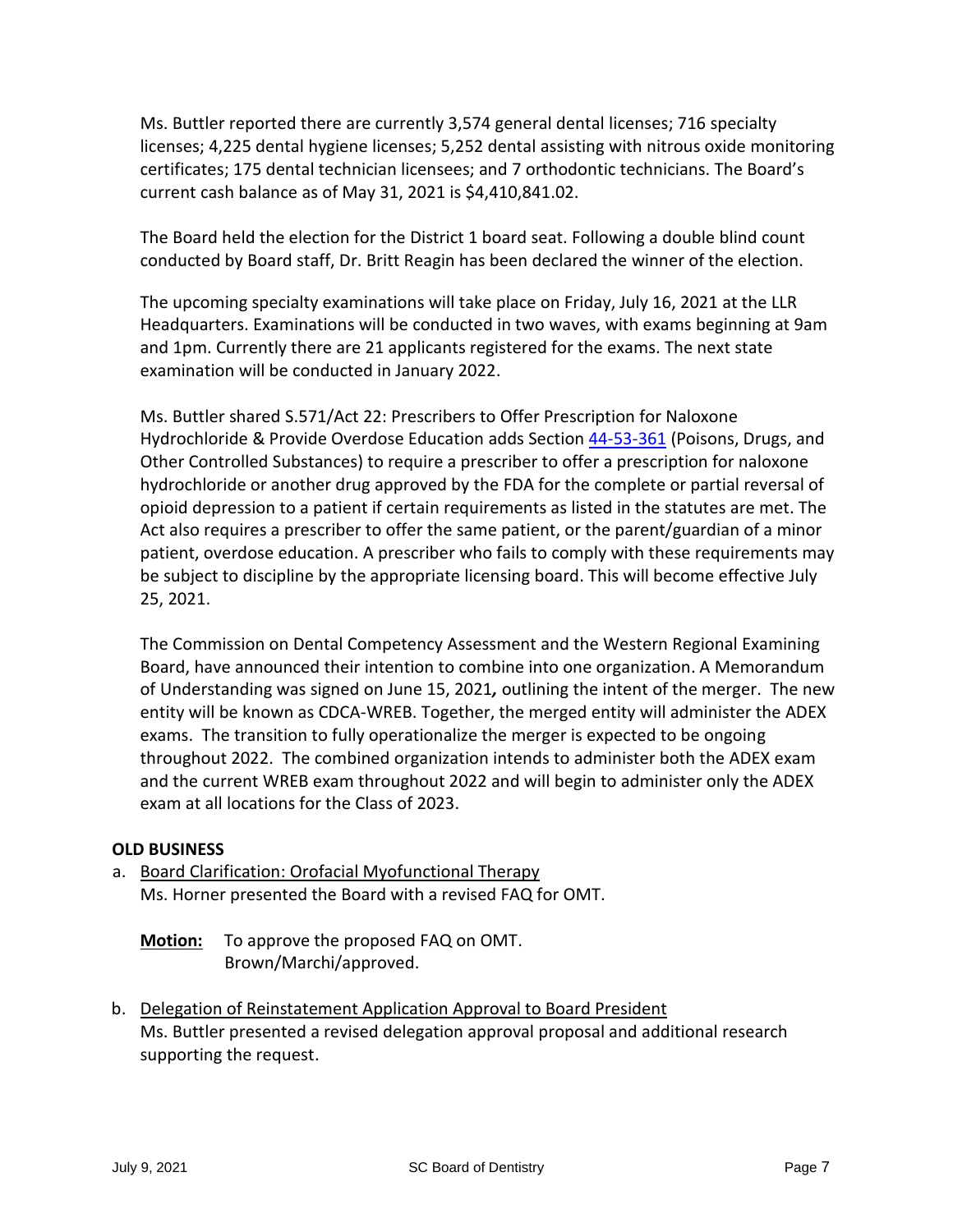**Motion:** To approve delegation to the Board President the authority to determine whether an applicant for reinstatement meets the qualifications for reinstatement and has the authority to grant approval for reinstatement applications without appearance before the Board. Marler/Ansari/approved.

#### **NEW BUSINESS**

a. Review of Manikin-Based Clinical Exam Acceptance

Dr. Bumgardner welcomed the various examination agency representatives: Jessica Bui with SRTA, Ms. Laudenslager with CRDTS, Dr. Collins with CITA, Ms. Cobb with CDCA and Dr. Huja and Dr. Kessler with MUSC. Dr. Bumgardner expressed concern over what the Board had been informed was to be done with the manikin-based exams and what is actually being done. The floor was then opened to other Board members for their feedback. Ms. Marchi stated most of South Carolina dental hygienists were taking the CRDTS examination and feedback from the various educational institutions were favorable. Dr. Ansari echoed Ms. Marchi's viewpoint that the manikin-based exam provided a fairer, more equalized scenario and testing environment. Dr. Kessler stated the pass/fail rate remained consistent with the patient based examination but allowed for more flexibility with examination schedules and reduced the burden on the student who usually had to paid patients to appear. Dr. Stewart recommended the Boards acceptance of the manikin-based exams be extended through 2023 allowing the Board to present their concerns to the examination agencies.

**Motion:** To extend the acceptance of the manikin-based clinical examinations for both dental and dental hygiene through December 31, 2022. The Board will present examination concerns to the testing agencies and will reevaluate exam acceptance following agency addressing of Board concerns. Stewart/Brown/approved.

#### b. Clarification: Performing Silver Dia Fluoride Treatment

Dr. Bumgardner stated an inquiry had been received by Board staff as to whether a dental assistance could perform silver dia fluoride treatment. In review of Regulation 39-12(3), it was Dr. Bumgardner's opinion silver dia fluoride would be categorized as topical drug as prescribed by a licensed dentist.

- **Motion:** To enter into executive session for legal advice. Ms. Buttler requested to remain. Brown/Stewart/approved.
- **Motion:** To return to public session. Stewart/Brown/approved.
- Dr. Bumgardner stated no votes were taken in executive session.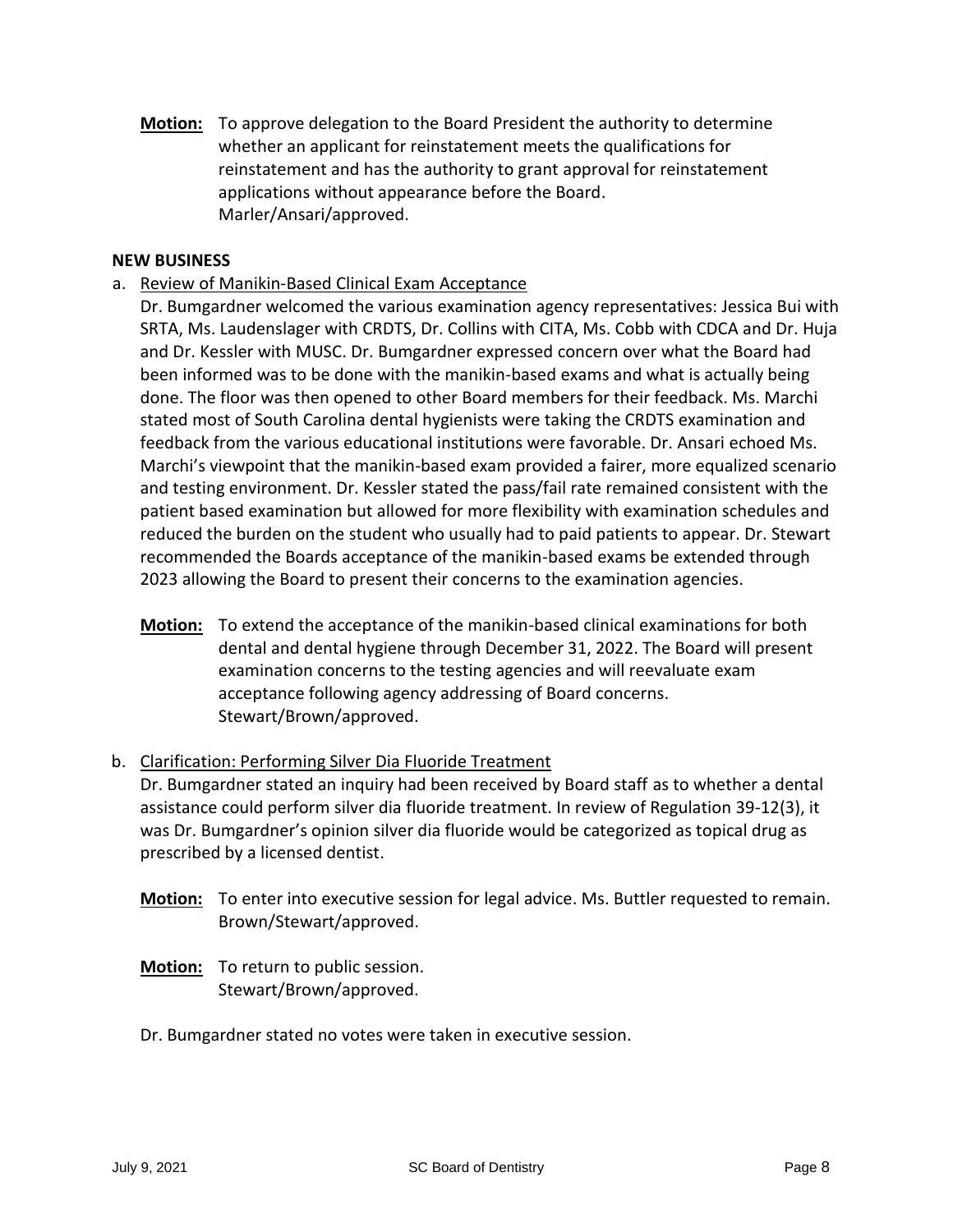**Motion:** Application of Silver dia fluoride fall under Regulation 39-12(3) as a topical drug as prescribed by a licensed dentist. McDonald/Marler/approved.

# **APPLICATION HEARING**

# f. Mir Siddiqua, DMD

Dr. Siddiqua appeared before the Board for an application hearing. She was not represented by counsel and was sworn in by the court reporter. Hearings are recorded by a certified court reporter in the event a verbatim transcript is necessary.

**Motion:** To approve Dr. Siddiqua's application for reinstatement. Brown/Ansari/approved.

## **NEW BUSINESS**

- c. Travel Approval: CRDTS Annual Meeting on August 26-28, 2021 in Nashville, TN **Motion:** To approve travel for two Board members and Board administrator to attend. Marler/Ansari/approved.
- d. Travel Approval: SRTA Annual Meeting on August 5-7, 2021 in Nashville, TN **Motion:** To approve travel for Dr. Bumgardner, Dr. Brown, Dr. Ansari and Board administrator to attend. Dr. Brown sits on the Strategic Planning Committee, Dr. Ansari sits on the Board of Directors and Dr. Bumgardner sits on various committees for SRTA. Marler/Ansari/approved.
- e. Travel Approval: AADB Annual Meeting on October 30-31, 2021 in San Antonio, TX **Motion:** To approve travel for all Board members, Board administrator, and Board advice counsel to attend. All members are requested to ensure continuation of knowledge for the Board. Stewart/Brown/approved.

Dr. Bumgardner recommended voting on travel approval for the upcoming ADEX meeting on August 5-7, 2021 in Chicago, IL. Dr. Machowski has served as the ADEX representative.

- **Motion:** To include the travel approval on the meeting agenda due to emergency circumstance. Marler/Stewart/approved.
- **Motion:** To approve travel for Dr. Machowski and one additional board members to attend the ADEX Meeting on August 5-7, 2021 in Chicago, IL. Brown/McDonald/approved.
- f. Approval: Additional Disciplinary Panel Members